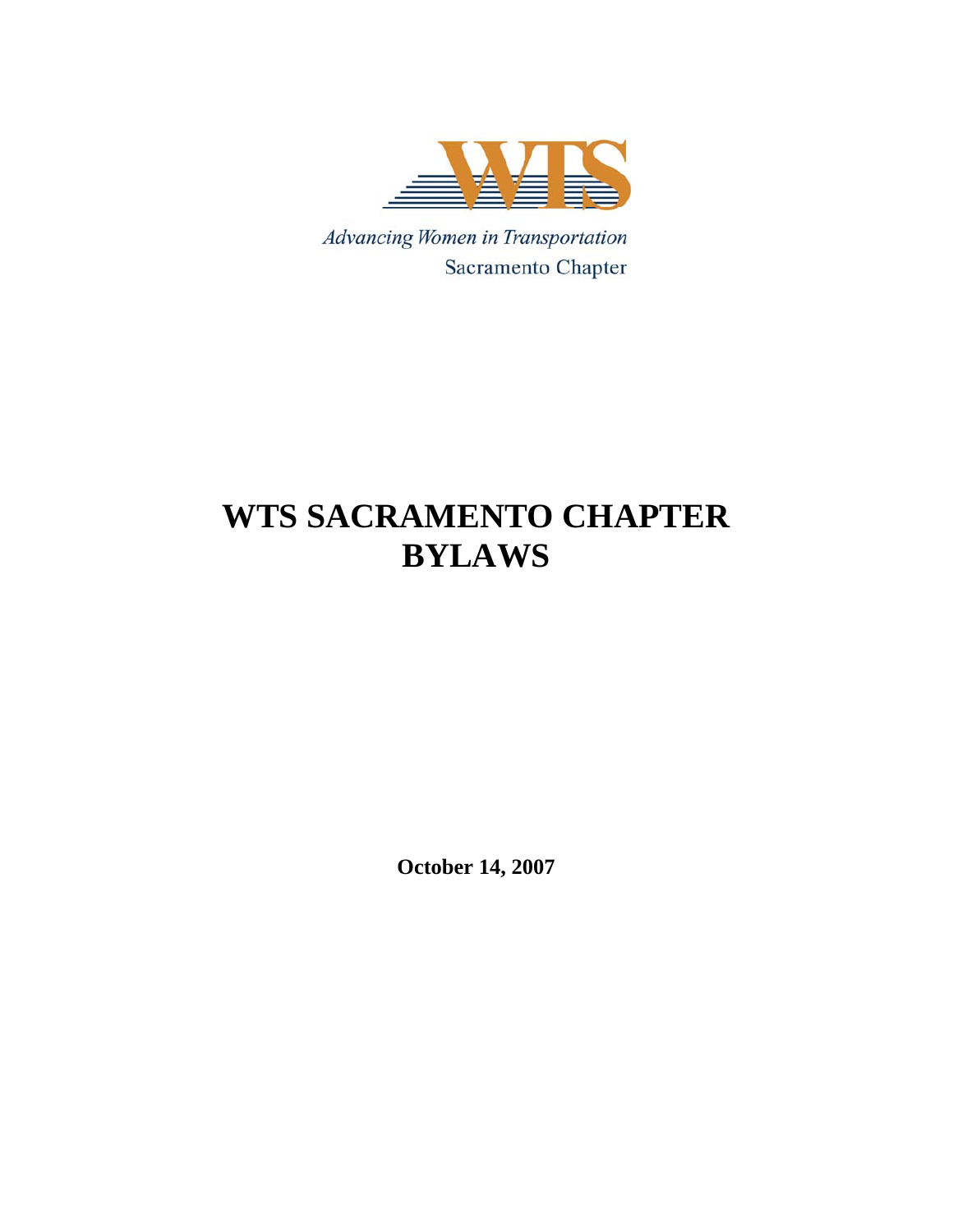# WOMEN'S TRANSPORTATION SEMINAR SACRAMENTO CHAPTER BYLAWS

# **RECOMMENDED:**

| <b>ARTICLE I.</b>    |  |  |
|----------------------|--|--|
| <b>ARTICLE II.</b>   |  |  |
| <b>ARTICLE III.</b>  |  |  |
| ARTICLE IV.          |  |  |
| Section 1.           |  |  |
| Section 2.           |  |  |
| Section 3.           |  |  |
| Section 4.           |  |  |
| Section 5.           |  |  |
| <b>ARTICLE V.</b>    |  |  |
| Section 1.           |  |  |
| Section 2.           |  |  |
| Section 3.           |  |  |
| Section 4.           |  |  |
| Section 5.           |  |  |
| Section 6.           |  |  |
| <b>ARTICLE VI.</b>   |  |  |
| Section 1.           |  |  |
| Section 2.           |  |  |
| Section 3.           |  |  |
| Section 4.           |  |  |
| Section 5.           |  |  |
| Section 6.           |  |  |
| Section 7.           |  |  |
| Section 8.           |  |  |
| Section 9.           |  |  |
| <b>ARTICLE VII.</b>  |  |  |
| Section 1.           |  |  |
| Section 2.           |  |  |
| Section 3.           |  |  |
| Section 4.           |  |  |
| Section 5.           |  |  |
| Section 6.           |  |  |
| Section 7.           |  |  |
| Section 8.           |  |  |
| <b>ARTICLE VIII.</b> |  |  |
| Section 1.           |  |  |
| Section 2.           |  |  |
| Section 3.           |  |  |
| Section 4.           |  |  |
| Section 5.           |  |  |
| Section 6.           |  |  |
| <b>ARTICLE IX.</b>   |  |  |
| <b>ARTICLE X.</b>    |  |  |
| ARTICLE XI.          |  |  |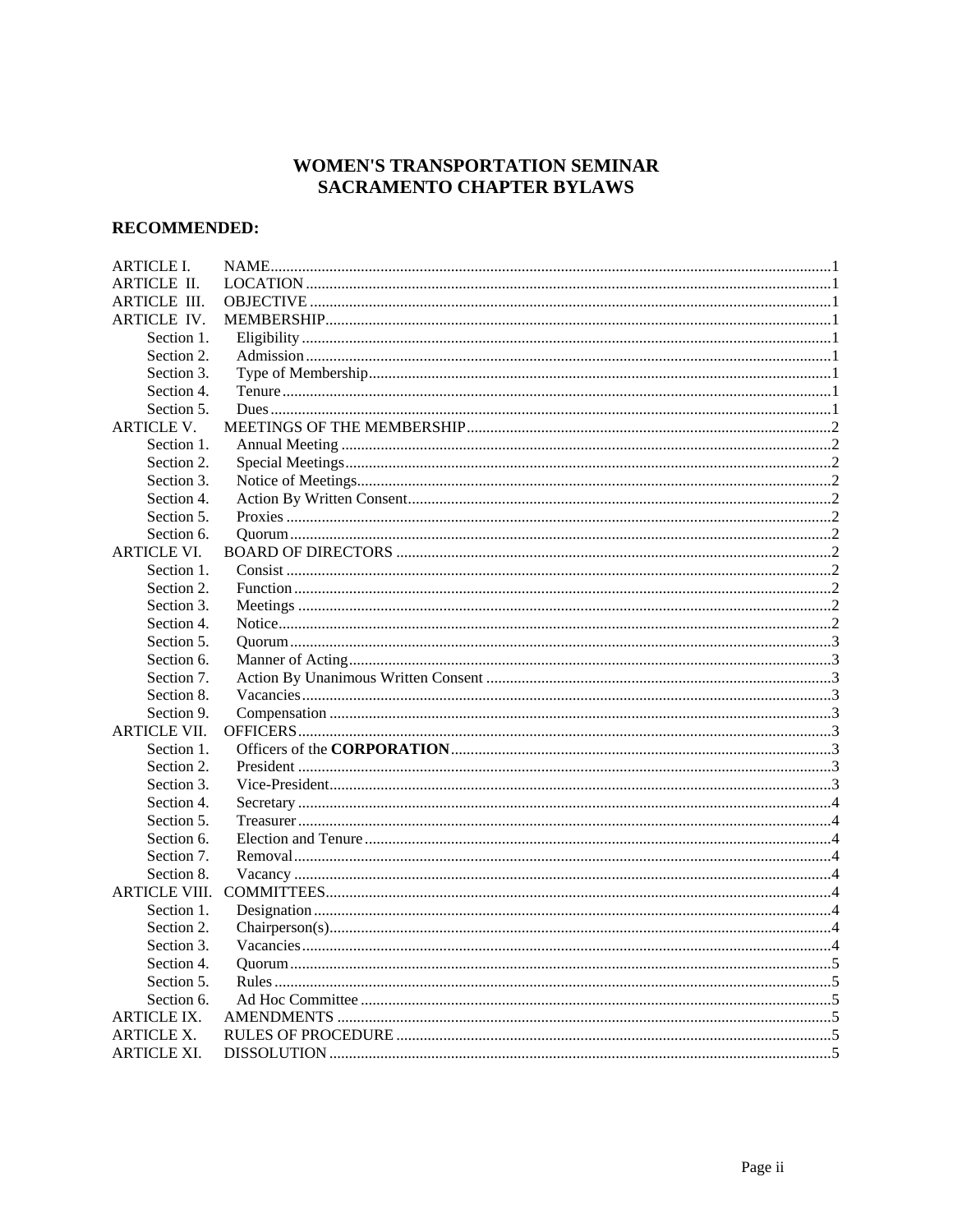# **WTS SACRAMENTO CHAPTER BYLAWS**

# **ARTICLE I. NAME**

The name of the **CORPORATION** is the Women's Transportation Seminar of Sacramento, hereafter called The **CORPORATION**. Said **CORPORATION** is a chapter of the Women's Transportation Seminar, hereafter called WTS International, headquartered in the metropolitan area of the District of Columbia.

#### **ARTICLE II. LOCATION**

The principal office of the **CORPORATION** shall be located in Sacramento.

# **ARTICLE III. OBJECTIVE**

This **CORPORATION** endorses the objectives of WTS International to promote the advancement of women in the transportation industry. The objectives are to be served and accomplished through programs, services, scholarships, and other stimulating activities that will support the mission of the organization. All policies and activities of the Corporation shall be consistent with applicable federal, state and local laws and legal requirements and applicable tax exemption requirements, including the requirement that the Corporation not be organized for profit and that no part of its net earnings inure to the benefit of any private individual.

#### **ARTICLE IV. MEMBERSHIP**

# Section 1. Eligibility

Membership is open to persons having a professional interest in the field of transportation. Membership shall not be denied to anyone in the field of transportation on the basis of race, religion, disability, national origin, sexual orientation or gender.

#### Section 2. Admission

Members shall be admitted upon the payment of all fees and dues as determined by the WTS International Board of Directors.

#### Section 3. Type of Membership

The WTS International Board of Directors shall establish appropriate categories of membership and set dues and fees appropriate to each category of international membership as well as for chapter affiliation. The International Board will establish policies for the benefits conferred with membership and the obligations of members to remain in good standing.

Section 4. Tenure

Membership shall be for 12 months unless other promotions established by the WTS International Board allow for an alternative membership period.

#### Section 5. Dues

Dues of membership shall be determined annually by the WTS International Board of Directors. All dues payments will be collected, recorded, deposited, and managed by WTS International.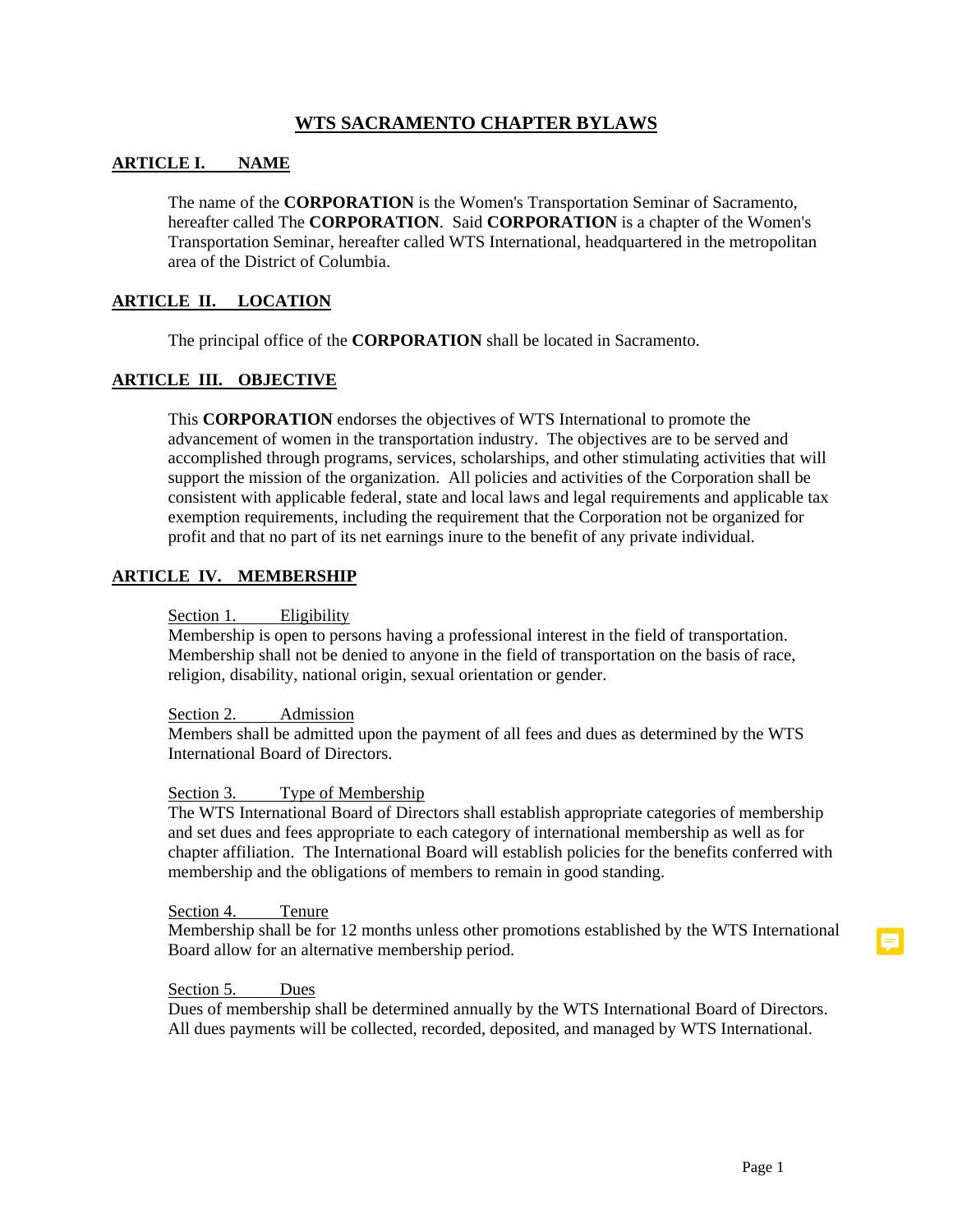# **ARTICLE V. MEETINGS OF THE MEMBERSHIP**

# Section 1. Annual Meeting

An Annual Meeting of the membership shall take place for the purpose of transaction of business. The day fixed for the Annual Meeting will be designated by the Board of Directors.

#### Section 2. Special Meetings

Special Meetings may be called by the President, the Board of Directors, or not less than 5 percent of the members having voting rights.

#### Section 3. Notice of Meetings

Written notice stating place, day, and hours of any meeting shall be delivered either personally, by mail, or other electronic media to each member entitled to vote at such meeting, not less than 10 days nor more than 90 days before the date of such meeting. Electronic media shall include but not be limited to email, facsimile, **CORPORATION** website, etc.

#### Section 4. Action By Written Consent

Any action required by law to be taken at a meeting of the members, or any action which may be taken at a meeting of members, may be taken without a meeting if a consent in writing setting forth the action so taken shall be approved by a majority of the members entitled to vote.

# Section 5. Proxies

At any meeting of the members, a member entitled to vote may vote by proxy executed in writing by the member. No proxy shall be valid after sixty (60) days from the date of its execution, unless otherwise provided in the proxy.

#### Section 6. Quorum

The members holding one-third  $(1/3)$  of the votes which may be cast at any meeting shall constitute a quorum at such meeting. If a quorum is not present at any meeting, a majority of the members present may adjourn the meeting.

۵

# **ARTICLE VI. BOARD OF DIRECTORS**

#### Section 1. Consist

The Board of Directors shall consist of the officers of the **CORPORATION** and the Immediate Past President, Director(s)-at-Large, and standing committee chairs. Each member of the Board of Directors must be a member of the **CORPORATION**.

#### Section 2. Function

The Board of Directors shall have the authority and the responsibility to direct and manage all affairs of the **CORPORATION** not expressly precluded by the bylaws.

#### Section 3. Meetings

The Board of Directors shall meet twelve (12) times a year with special meetings called as necessary. Special meetings may be requested by the President or Vice President or Secretary or any two directors.

#### Section 4. Notice

Notice of special meetings of the Board of Directors shall be given at least 48 hours previously, in person, by mail, or electronic media to each member of the Board of Directors.

Ş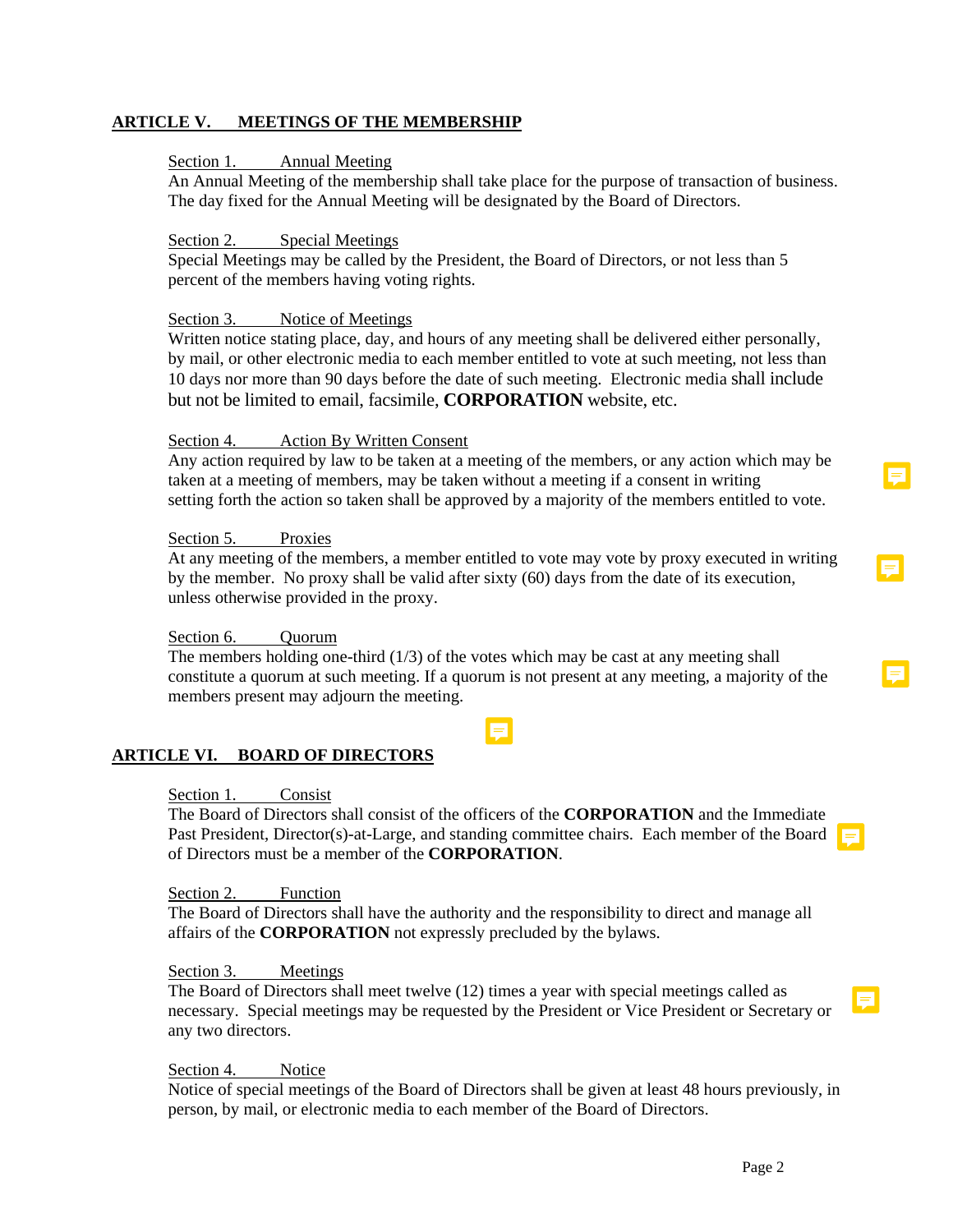# Section 5. Ouorum

A majority of the Board of Directors members shall constitute a quorum for the transaction of business at any meeting of the Board of Directors. If less than a majority of the Board of Directors are present at said meeting, a majority of the Board of Directors present may adjourn the meeting.

#### Section 6. Manner of Acting

The act of the majority of the Board of Directors members present at a meeting at which a quorum is present shall be the act of the Board of Directors unless the act of a greater number is required by law or by these bylaws.

#### Section 7. Action By Unanimous Written Consent

Any action which may be taken at a meeting of the Board of Directors may be taken without a meeting if a consent in writing, setting forth the action so taken, shall be signed by all of the Board of Directors members.

#### Section 8. Vacancies

Any vacancy occurring in the Board of Directors by reason of resignation, removal, or otherwise and any newly created Board of Directors position shall be filled by the Board of Directors. A Board of Directors member appointed to fill a vacancy shall be elected for the unexpired term of her/his predecessor in office.

#### Section 9. Compensation

Board of Directors members as such shall not receive any salaries or compensation for their services.

# **ARTICLE VII. OFFICERS**

# Section 1. Officers of the **CORPORATION**

The officers of the **CORPORATION** shall be a President, a Vice President, a Secretary, and a Treasurer. There may be additional officers if deemed necessary by the Board of Directors. Any such appointed or created officers will serve for a stated period of time, not to exceed the period of the next regular election of officers.

# Section 2. President

The President shall be the chief executive officer of the **CORPORATION** and shall chair all meetings of the membership and the Board of Directors and shall have the power to appoint chairs of committees subject to the approval of the Board of Directors. The President may sign with the Secretary any deeds, mortgages, bonds, contracts, or other such documents with which the Board of Directors has authorized to be executed, except in such cases where the bylaws or statute has expressly delegated the authority to sign to some other officer of the **CORPORATION**. In general, the President shall perform all duties incident to the office of the President and such duties as may be assigned by the Board of Directors.

#### Section 3. Vice-President

The Vice-President shall preside in the absence of the President or in the event the President is unable to or refuses to act. When so acting, the Vice-President shall have all powers of and be subject to all restrictions upon the President. The Vice-President shall perform such duties as may be assigned by the President or by the Board of Directors.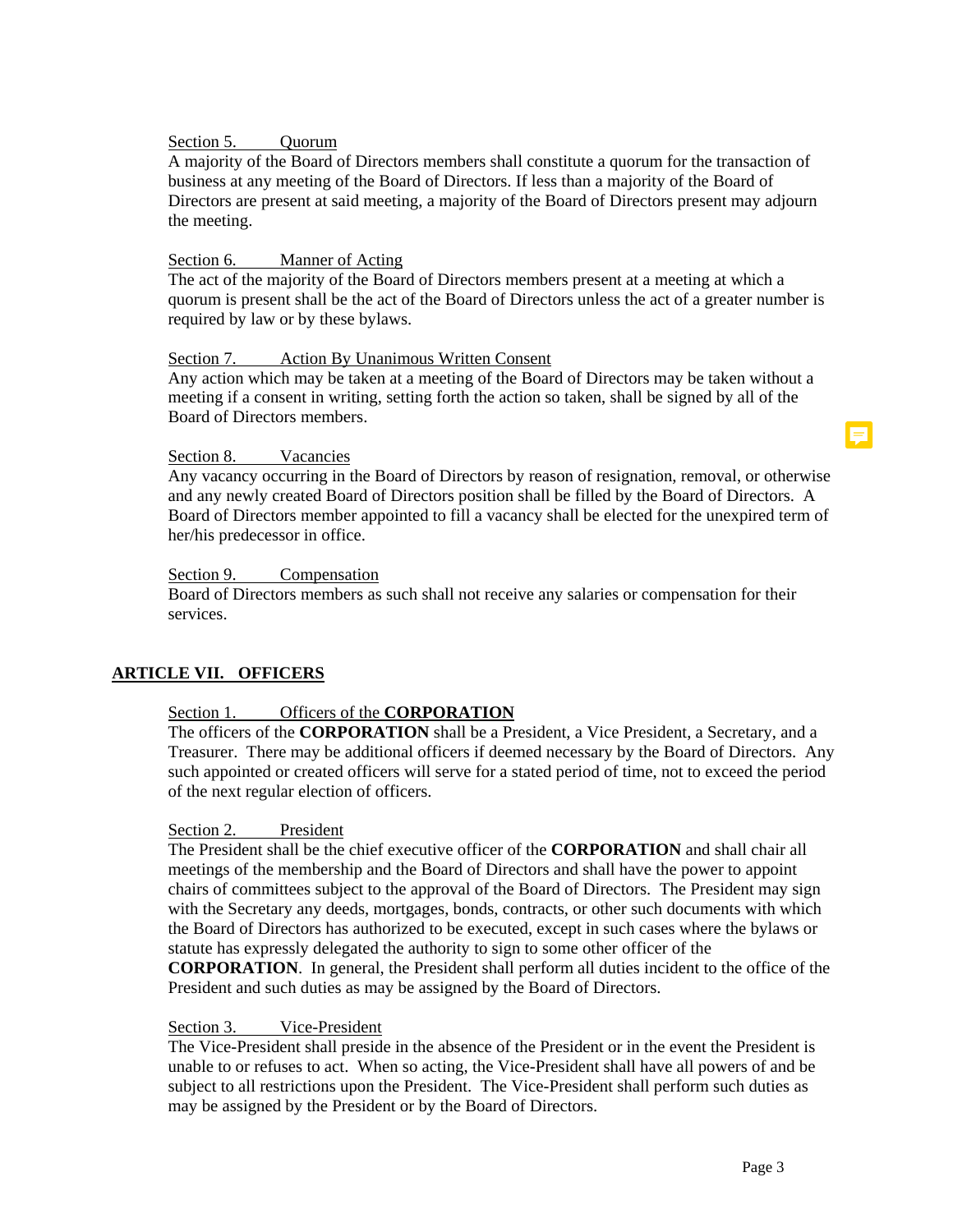# Section 4. Secretary

The Secretary shall be the guardian of Corporate records. The Secretary is responsible for keeping the minutes of all the meetings of the members and the Board of Directors; for keeping a current register of the post office address of each member of the **CORPORATION**; for all official correspondence and notices of the chapter in accordance with the provisions of these bylaws; and other such duties as may be assigned by the President or by the Board of Directors.

# Section 5. Treasurer

The Treasurer shall be responsible and have charge and custody of all funds, securities, and contracts of the **CORPORATION**; receive and give receipts for money due and payable to the **CORPORATION**; deposit all such monies in the name of the **CORPORATION** as approved by the Board of Directors; prepare financial reports and an annual report as of the end of each year; and such other duties as may be assigned by the President or by the Board of Directors.

#### Section 6. Election and Tenure

 The officers of the **CORPORATION** shall be elected by the members for a one (1) year term of office commencing January 1 through December 31. The election will be conducted by mail or electronic media in a manner determined by the Board of Directors. Any member in good standing with the **CORPORATION** shall be eligible to hold office. No member may hold more than one concurrent office. No officer shall be eligible to serve more than two consecutive terms in the same office. A board member filling a mid term vacancy may serve a maximum of two (2) terms consecutively in that position. Serving the mid term position constitutes one term, regardless of the length of service in that position.

#### Section 7. Removal

Any officer elected or appointed may be removed by the Board of Directors whenever in its judgment the best interests of the **CORPORATION** would be served. Such removal will be initiated by the Board of Directors, but must have the approval of a majority of the Board of Directors. Such removal shall be without prejudice.

#### Section 8. Vacancy

A vacancy in any office due to death, resignation, removal, disqualification, or otherwise shall be filled by the Board of Directors for the unexpired portion of the term.

# **ARTICLE VIII. COMMITTEES**

# Section 1. Designation

The Board of Directors may designate or appoint one or more committees, each of which shall consist of one (1) or more persons to carry out the management of tasks delegated to them. This authority shall not operate to relieve the Board of Directors or any individual officer of any responsibility imposed by these bylaws or by law.

#### Section 2. Chairperson(s)

For each committee, the President shall appoint one (1) or two (2) persons to chair the committee. Each chair appointment shall be until the end of one (1) calendar year, on December 31. The remaining members of the committee shall volunteer or be appointed by the Board of Directors with the approval of the chair of said committee.

#### Section 3. Vacancies

Vacancies in the Chair of any committee may be filled by appointments made in the same manner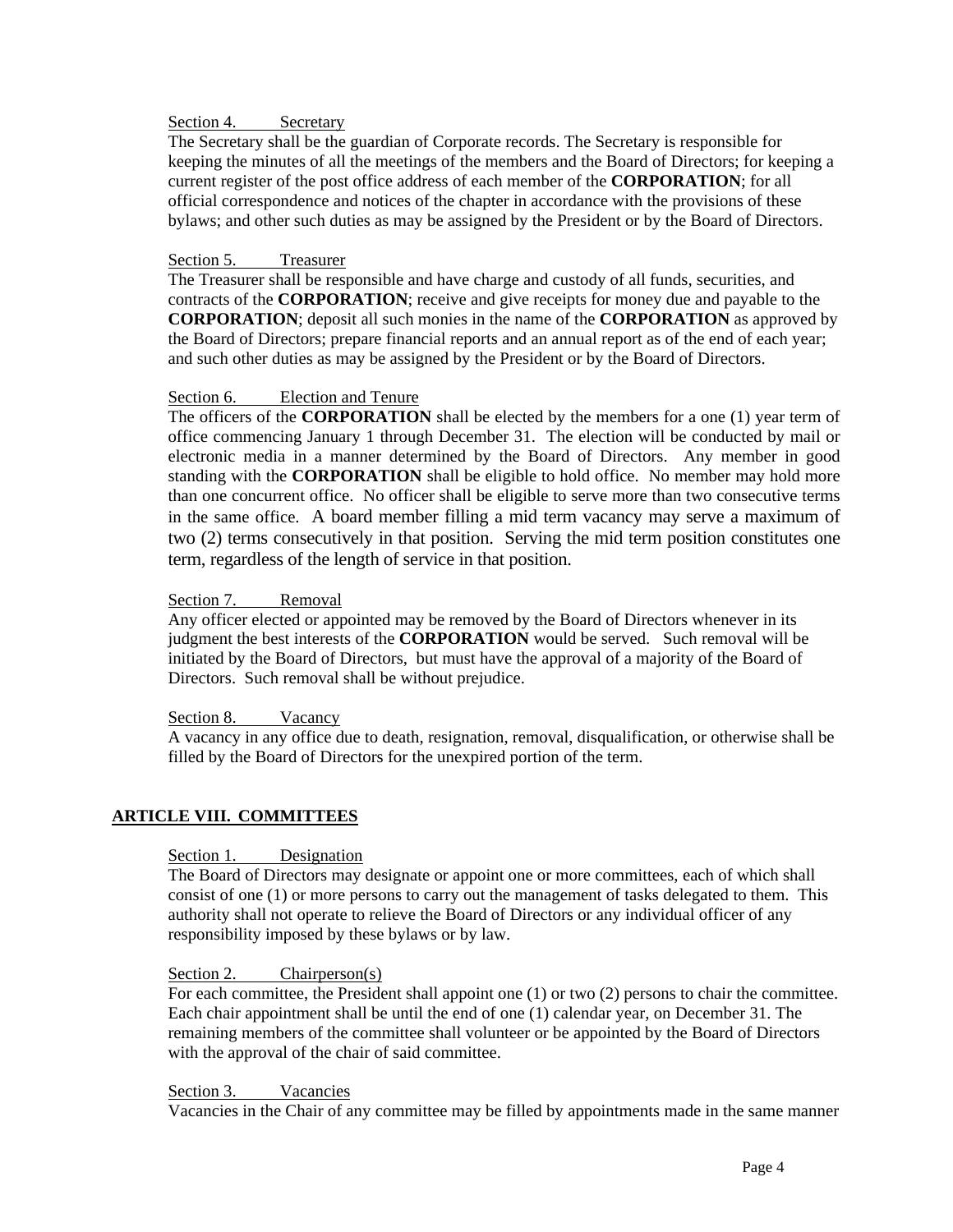as provided in case of the original appointment. Vacancies occurring in the membership of said committee shall be filled by the Chair with the consent of the Board of Directors for the remainder of the unexpired term.

#### Section 4. Ouorum

Unless otherwise provided in the resolution of the Board of Directors, the act of a majority of the members present at a meeting at which a quorum is present shall be the act of the committee.

#### Section 5. Rules

Each committee may adopt rules for its own government consistent with these bylaws and with the rules adopted by the Board of Directors.

### Section 6. Ad Hoc Committee

The President may establish any ad hoc committee that the President or the Board of Directors deems appropriate. The committee that is termed ad hoc shall have a specific task or function to perform that is limited in nature and in time frame. Once the task or function of the ad hoc committee has been completed, the committee shall cease to exist upon the recommendation of the committee's final report to the President.

# **ARTICLE IX. AMENDMENTS**

These bylaws may be altered, amended, or repealed by a majority of the voting members of the **CORPORATION** at which a quorum is attained. New bylaws may be proposed by the Board of Directors or from a member and adopted by a majority of the voting members of the **CORPORATION** at which a quorum is attained.

#### **ARTICLE X. RULES OF PROCEDURE**

The Board of Directors may establish rules that are consistent with these Bylaws for the policies, procedures and programs of the **CORPORATION**. The business of the **CORPORATION** with respect to adoption of motions presented to the membership or to the Board of Directors shall be conducted in accordance with the most recent edition of Robert's Rules of Order. Deliberation of issues affecting the organization may be carried on by alternative methods consistent with these bylaws and at the discretion of the Chair.

# **ARTICLE XI. DISSOLUTION**

Upon dissolution of the **CORPORATION**, the Board of Directors shall pay or make provisions for the payment of all liabilities of the **CORPORATION**. This will be done exclusively for the purposes of the **CORPORATION** or to such organization or organizations organized and operated exclusively for charitable or educational purposes. Any such assets not so disposed of shall be disposed of by the District Court in whose jurisdiction the registered office and registered agent may be located, exclusively for such purposes or to such organization or organizations as said court shall determine which are organized exclusively for such purposes.